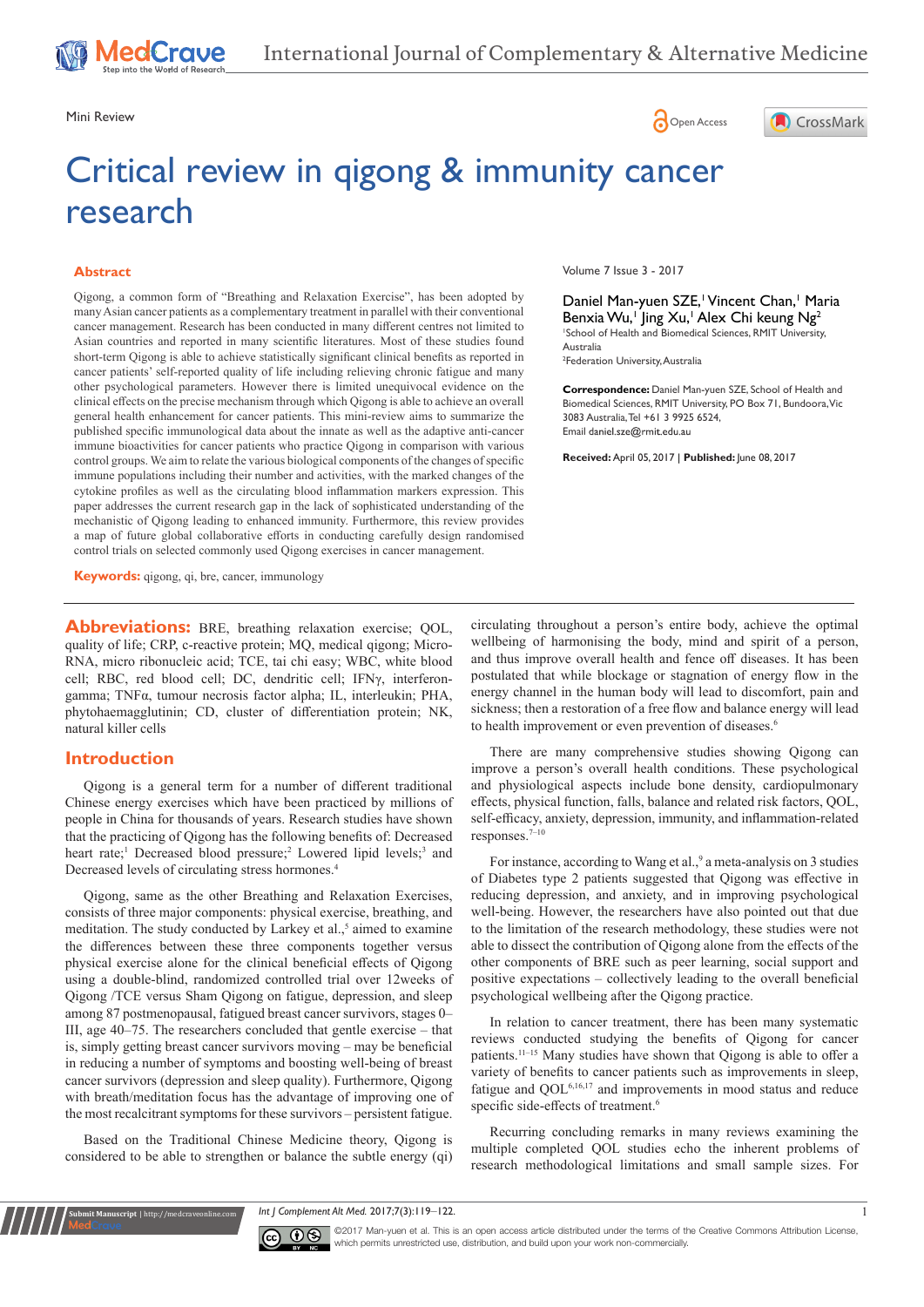instance, Oh et al.,18 urged the need of more robust evidence in the form of randomised controlled trials with larger sample sizes.

Another important gap of clear evidence is the lack of a complete mechanistic understanding of how Qigong works because of little quantitative and objective measurements in most of the studies reported so far, with the exception of the inflammation biomarker CRP. In a 162-patient randomised clinical trial study conducted in Australia and USA, CRP expression was statistically significantly down regulated in the blood from patients who completed a 10-week Medical Qigong <sup>MQ</sup> program in comparison with the control group who had not participated in a program.<sup>6</sup>

#### **Discussion**

In this section we aim to consolidate some published data – quantitative and objective about how Qigong impacts on cancer management. These areas include cancer patients' overall survival data; and effects of blood immune populations and cytokine profiles in healthy subjects and cancer patients respectively. We then relate these findings with the current knowledge of our body's anti-cancer natural immunity mechanisms. With these understanding, this minireview paper also aims to draw an overall picture to inform future

**Table 1** Survival Table of Qigong Cancer Patients in 3 selected studies

research directions for evidence-based medicine of using Qigong in cancer management.

#### **Cancer patients' overall survival data**

We have summarized three of the survival studies of Qigong patients in Table 1. One of the studies showed that 17% of the lung cancer patients who practiced Qigong were able to attain a 5-year survival rate, while the non-Qigong patients attained a 7% 5-year survival rate only;<sup>19</sup> while another study showed  $30\%$  of the Qigong patients attained the 5-year survival rate.20 Yet, another study highlighted that cancer patients who received Qigong exercise plus operation and herbal medicine were able to achieve a median survival period of 48months as compare to another group of patients who only received operation and herbal medicine achieving a median survival period of 36.5months only.21 This implies Qigong exercise is able to achieve a minimum 30% improvement in both cases. However, all these studies were not able to provide a biomedical explanation as to what caused these results. Therefore, it is of high priority for researchers to understand the biological mechanisms of the human body, in particular how and why Qigong can achieve prolonged survival rate for cancer patients.

|                   | Reference study design                                                    | Cancer type &<br>sample size                                        | <b>Qigong intervention</b>                                                                                                  | Measure(s)                                                                                             | Key findings of the beneficial effects<br>of gigong exercise on survival                                                  |
|-------------------|---------------------------------------------------------------------------|---------------------------------------------------------------------|-----------------------------------------------------------------------------------------------------------------------------|--------------------------------------------------------------------------------------------------------|---------------------------------------------------------------------------------------------------------------------------|
|                   |                                                                           |                                                                     |                                                                                                                             |                                                                                                        | • Gp 1:80%, 38%, 21%; Median<br>Survival: 36 months                                                                       |
| Fu et. $al.^{21}$ | Randomised CT<br>$N = 186$ Four<br>groups                                 | Gastric adenocar-<br>cinoma                                         | All groups had operation<br>Gp 1: no further treatment<br>Gp 2: chemo only<br>Gp 3: herbal only<br>Gp 4: herbal plus gigong | Survival rate in years<br>1, 3 and 5 years;<br>Median survival<br>period                               | Gp 2: 86%, 45%, 23%; Median<br>Survival: 37 months                                                                        |
|                   |                                                                           |                                                                     |                                                                                                                             |                                                                                                        | Gp 3:85%, 44%, 26%; Median<br>Survival: 30 months                                                                         |
|                   |                                                                           |                                                                     |                                                                                                                             |                                                                                                        | Gp 4: 86%, 64%, 34%; Median<br>Survival: 48 months                                                                        |
|                   | Not randomised;<br>Zhang et. al. <sup>20</sup> no control CT<br>$N=1,648$ | Various advanced<br>cancers                                         | Self-control Qigong with<br>standard treatment for<br>advanced cancer patients for<br>8 years                               | Survival rate 5 years                                                                                  | More than 30% survived                                                                                                    |
|                   |                                                                           |                                                                     |                                                                                                                             |                                                                                                        | • Lung cancer: Qigong group 1- and<br>5-year survival rates were 83% and<br>17% (Control Group 5-year of 7%)              |
|                   | Controlled CT.<br>Zheng et. al. <sup>19</sup> not randomised<br>$N = 100$ | Various advanced<br>cancers including<br>liver, lung and<br>gastric | Qigong group versus No<br>Qigong group                                                                                      | Survival rate 1 and<br>5 years for lung and<br>gastric cancers;<br>Median survival<br>period for liver | Gastric cancer: Qigong group 1-<br>and 5-year survival rates were 83%<br>and 23% (Control Group 5-year<br>of 12%)         |
|                   |                                                                           |                                                                     |                                                                                                                             | cancer                                                                                                 | Liver cancer: Qigong group median<br>٠<br>survival period was 20.7 months<br>% (Control Group of 3.5 months<br>$p<0.01$ ) |

### **Effects of blood immune populations and cytokine profiles in healthy subjects**

The effect of Qigong in enhancing human immune functions has been widely studied.<sup>22-24</sup> Ryu et al.,<sup>22</sup> reported an increase in T-lymphocytes while Lee et al., $^{23}$  reported that the growth hormone (GH) concentrations and O2− production by neutrophils (PMNs) was significantly increased for Qigong practitioners as compared to the base group. On the other hand, Manzaneque et al.,<sup>24</sup> have found lower number of total WBC and eosinophil numbers and % of monocytes, as well as C3 complement concentration and a lower number of leukocytes in the Qigong group. The lower leukocyte counts also consisted, specifically, of a reduction of phagocytic cells.

This finding of lower concentration of C3 complement and neutrophils supports the result of lower inflammation cases for the Qigong group as compared to the control group. This is also supported by the findings reported by Oh et al.,<sup>6</sup> examining the effects in cancer patients.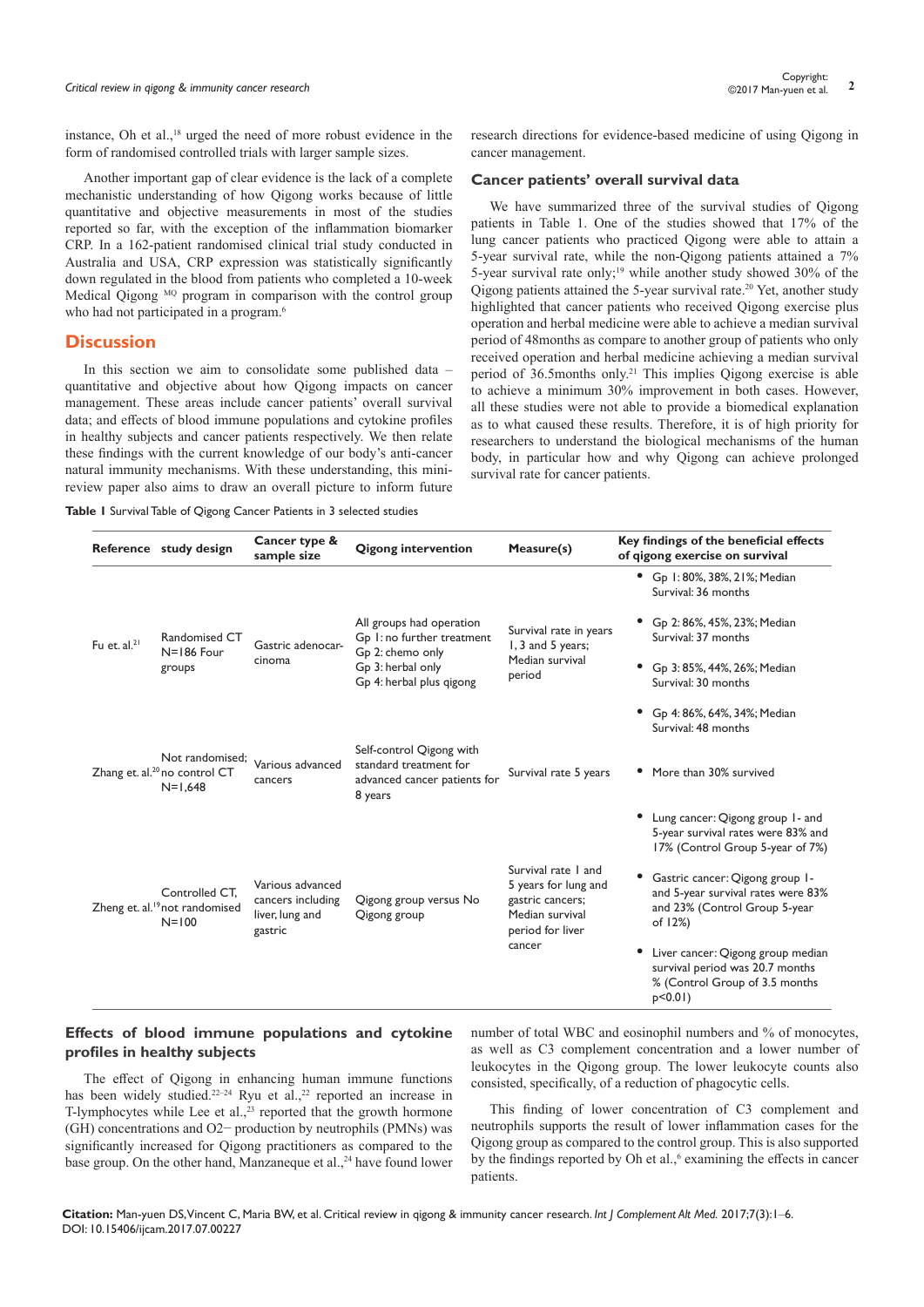#### **Effects of blood immune populations and cytokine profiles in cancer patients**

Oh et al.6,17 reported that the use of a 10-week practice of MQ intervention in comparison with the control group has demonstrated statistically significant clinical benefits as shown in 162 cancer patients' self-reported chronic fatigue, QOL, and reduction of the inflammatory marker CRP in blood samples. However, the researchers also admitted that they did not find a significant association between CRP and self-reported chronic fatigue. Also, we believe the 10-week duration of Qigong practice is insufficient to reflect the trend how Qigong lowers the inflammatory marker of CRP as used by Oh et al.,<sup>6</sup> and its ability in relieving persistent fatigue;<sup>5</sup> therefore future studies of longer-term systematic Qigong practice periods are warranted.

The need for objective measures of the therapeutic mechanism of how Qigong has positive effects on decreasing inflammatory markers of CRP and cortisol is further reinforced by Zeng et al.,<sup>12</sup>

In the relationship between Qigong and WBC count, Yeh et al.,25 have found Qigong has significant benefits on reducing the side effects of chemotherapeutic treatments. After 3weeks of Chan-Chuang Qigong exercise, although there is no difference found in the RBC count, the WBC count is even higher than before treatment. After finishing the first 21-day chemotherapy, the average of WBCs or the Qigong group increased by 7%, while the Control group decreased by 13% in comparison with initial WBC number at the beginning of this 3-week duration. There is a significant difference between these 2 groups ( $t = 3.18$ ,  $P \le 0.01$ ).

Considering the impact of Qigong and the circulating blood cytokines, Jones<sup>26</sup> examined the changes of the expression of 2 types of cytokines: Type 1 cytokines, such as IFNγ, TNFα and IL-12 which promotes cell-mediated responses; versus Type 2 cytokines, including IL-4, IL-6 and IL-10 which are anti-inflammatory and favour humoral responses. Jones<sup>26</sup> reported that cancer patients practicing Guolin Qigong have significantly higher ratio of IFNγ:IL-10 in PHAstimulated cultures at 3, 7 and 14weeks than before training.

The importance of this up regulation of IFNγ and downregulation of IL-10 in cancer patients who practice Guolin Qigong can be explained by relating to findings of cytokines that cause the dendritic cells (DCs) dysfunctioning versus restoration of the DC functionality as reported by Brown et al., $27,28$  Our laboratory has previously shown that Multiple Myeloma patients have reduced adaptive immunity as evidenced by their defective blood dendritic cells which have reduced co-stimulatory surface molecules of CD80 functionalities. Since DCs can be considered as the most pivotal antigen presenting cell type for the priming and activation of cancer-specific  $T$  cells,<sup>27</sup> therefore such CD80 down regulation due to the presence of high level of IL-10 and transforming growth factor β1 (TGFβ) in cancer patients can provide the explanation of patients' progressive deteriorating natural immunity.

Our research group then showed in subsequent experiments that the functionalities of these defective DCs in cancer patients can be restored by either IL-12 or IFNγ.27,28 Therefore an increased IFNγ: IL10 ratio from cancer patients who practice Guolin Qigong can be taken as initial evidence of enhanced adaptive immunity in relation to Qigong practice for cancer patients.

In relation to the activation of NK cells which are one of the most important cell types in our body's innate immunity, Gruber et al.,<sup>29</sup> asserted that even though the number of CD56 & NK cells has not changed, the NK cell activity increased as indicated by increase in

the secretion of IFNγ. Cai et al.,<sup>30</sup> concurred with Gruber et al.,<sup>19</sup> that Qigong exercise can improve the WBC, CD20, IL-2 and NK activities. Wan<sup>31</sup> has shown that the status of psychological state of cancer patients can exert a significant effect. The researchers showed that the ratio of CD4/CD8 and NK cell number are closely related with depression in digestive cancer patients.

Collectively, these evidence shows that Qigong may enhance both the patients' innate immunity via the increased NK cell activities as well as restoration of the partially defective adaptive immunity through the enhancement of co stimulatory functionality of the specific DC subsets. These immunity enhancements may be partially explained by the change of patients' expression profiles of blood cytokines that may act as important messengers or even cross-talk mediators in these two immune pathways. Therefore it will be important in future studies to carefully assess the blood cytokine profiles, in particular the levels of IL-10 & TGF-β versus IL-12 and IFNγ, for the patients before and after the Qigong programs.

## **Conclusion**

Based on our assertions made in the above, we see an urgent need for scientific Qigong and immunity cancer research which aims to address the gap in the lack of understanding of the underlying bioactivity mechanism of actions achieved by Qigong exercise through a global collaborative systematic evidence-based scientific study.

According to Lee et al., $<sup>11</sup>$  most of the controlled clinical trials</sup> on Qigong for cancer treatment suffered generally poor and greatly varied methodological quality. They also found two trials suggested effectiveness in prolonging life of cancer patients; but another one failed to do so. The effectiveness of Qigong in cancer care is not yet supported by the evidence from large scale carefully designed randomised clinical trials in multiple centres.

Therefore, we plan to conduct randomised control trials on selected commonly used Qigong in cancer management to provide high quality quantitative data derived from rigorous clinical observations supported by mechanistic laboratory investigations. Future research should be designed to meet the need for more rigorous clinical trials to confirm how Qigong can improve cancer patients' immune functions and to examine the possible underlying mechanisms of how it improves the immune function of cancer patients.

In addition, we will aim to study the patient's overall survival data and the improvement of patients' QOL through the collaborative development of a robust QOL survey. Furthermore, we will validate our hypothesis by studying the changes in patients' innate immunity (i.e. measuring the number and functionality of various blood NK subsets), changes in patients' adaptive immunity (i.e. measuring the number and functionality of various blood DC subsets and monoclonal T cells), as well as changes in the blood cytokine profile (in particular the levels of IL-10 & TGFβ versus IL-12 and IFNγ). Furthermore, future studies also seek evidence of Qigong in relation to the changes of the blood Micro-RNA profiles that affect the summative micro RNAs produced from various immunological populations in blood not limited to the NK cells and DCs mentioned above.

# **Acknowledgments**

None.

## **Conflicts of interest**

Author declares there are no conflicts of interest.